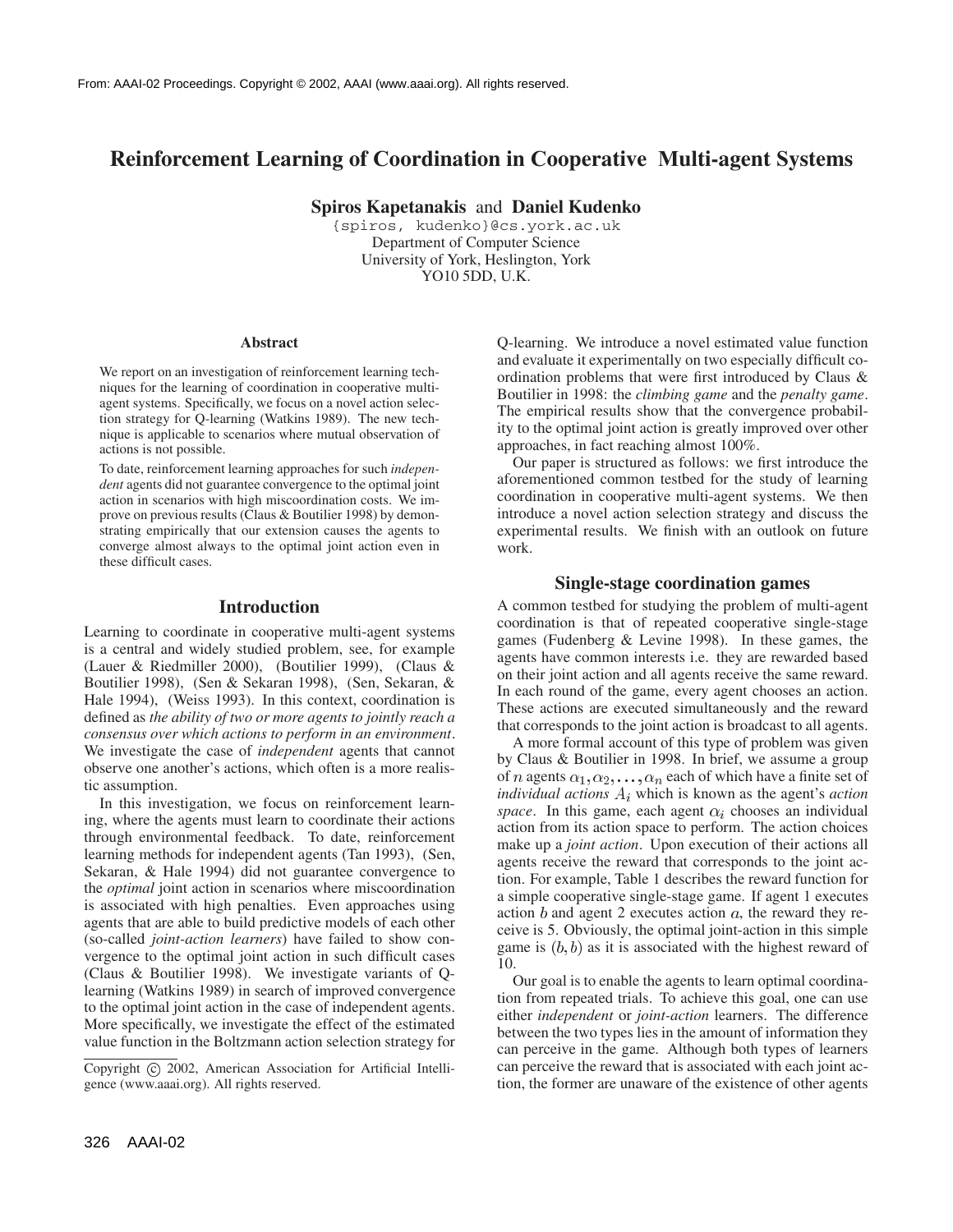

Table 1: A simple cooperative game reward function.

whereas the latter can also perceive the actions of others. In this way, joint-action learners can maintain a model of the strategy of other agents and choose their actions based on the other participants' perceived strategy. In contrast, independent learners must estimate the value of their individual actions based solely on the rewards that they receive for their actions. In this paper, we focus on individual learners, these being more universally applicable.

In our study, we focus on two particularly difficult coordination problems, the climbing game and the penalty game. These games were introduced by Claus & Boutilier in 1998. This focus is without loss of generality since the climbing game is representative of problems with high miscoordination penalty and a single optimal joint action whereas the penalty game is representative of problems with high miscoordination penalty and multiple optimal joint actions. Both games are played between two agents. The reward functions for the two games are included in Tables 2 and 3:



Table 2: The climbing game table.

In the climbing game, it is difficult for the agents to converge to the optimal joint action  $(a, a)$  because of the negative reward in the case of miscoordination. For example, if agent 1 plays  $a$  and agent 2 plays  $b$ , then both will receive a negative reward of -30. Incorporating this reward into the learning process can be so detrimental that both agents tend to avoid playing the same action again. In contrast, when choosing action  $c$ , miscoordination is not punished so severely. Therefore, in most cases, both agents are easily tempted by action  $c$ . The reason is as follows: if agent 1 plays  $c$ , then agent 2 can play either  $b$  or  $c$  to get a positive reward (6 and 5 respectively). Even if agent 2 plays  $a$ , the result is not catastrophic since the reward is 0. Similarly, if agent 2 plays  $c$ , whatever agent 1 plays, the resulting reward will be at least 0. From this analysis, we can see that the climbing game is a challenging problem for the study of learning coordination. It includes heavy miscoordination penalties and "safe" actions that are likely to tempt the agents away from the optimal joint action.

Another way to make coordination more elusive is by including multiple optimal joint actions. This is precisely what happens in the penalty game of Table 3.

In the penalty game, it is not only important to avoid the miscoordination penalties associated with actions  $(c, a)$  and

|         |   | Agent 1        |  |                  |
|---------|---|----------------|--|------------------|
|         |   | $\overline{a}$ |  | C                |
|         | а |                |  |                  |
| Agent 2 |   |                |  |                  |
|         | C |                |  | $\left( \right)$ |

Table 3: The penalty game table.

 $(a, c)$ . It is equally important to agree on which optimal joint action to choose out of  $(a, a)$  and  $(c, c)$ . If agent 1 plays a expecting agent 2 to also play  $\alpha$  so they can receive the maximum reward of 10 but agent 2 plays  $c$  (perhaps expecting agent 1 to play  $c$  so that, again, they receive the maximum reward of 10) then the resulting penalty can be very detrimental to both agents' learning process. In this game,  $b$  is the "safe" action for both agents since playing  $b$  is guaranteed to result in a reward of 0 or 2, regardless of what the other agent plays. Similarly with the climbing game, it is clear that the penalty game is a challenging testbed for the study of learning coordination in multi-agent systems.

#### **Reinforcement learning**

A popular technique for learning coordination in cooperative single-stage games is one-step Q-learning, a reinforcement learning technique. Since the agents in a single-stage game are stateless, we need a simple reformulation of the general Q-learning algorithm such as the one used by Claus & Boutilier. Each agent maintains a Q value for each of its actions. The value  $Q(\text{action})$  provides an estimate of the usefulness of performing this action in the next iteration of the game and these values are updated after each step of the game according to the reward received for the action. We apply Q-learning with the following update function:

$$
Q(\text{action}) \leftarrow Q(\text{action}) + \lambda (r - Q(\text{action}))
$$

where  $\lambda$  is the learning rate  $(0 < \lambda < 1)$  and r is the reward that corresponds to choosing this action.

In a single-agent learning scenario, Q-learning is guaranteed to converge to the optimal action independent of the action selection strategy. In other words, given the assumption of a stationary reward function, single-agent Q-learning will converge to the optimal policy for the problem. However, in a multi-agent setting, the action selection strategy becomes crucial for convergence to *any* joint action. A major challenge in defining a suitable strategy for the selection of actions is to strike a balance between exploring the usefulness of moves that have been attempted only a few times and exploiting those in which the agent's confidence in getting a high reward is relatively strong. This is known as the *exploration/exploitation problem*.

The action selection strategy that we have chosen for our research is the Boltzmann strategy (Kaelbling, Littman, & Moore 1996) which states that agent  $\alpha_i$  chooses an action to perform in the next iteration of the game with a probability that is based on its current estimate of the usefulness of that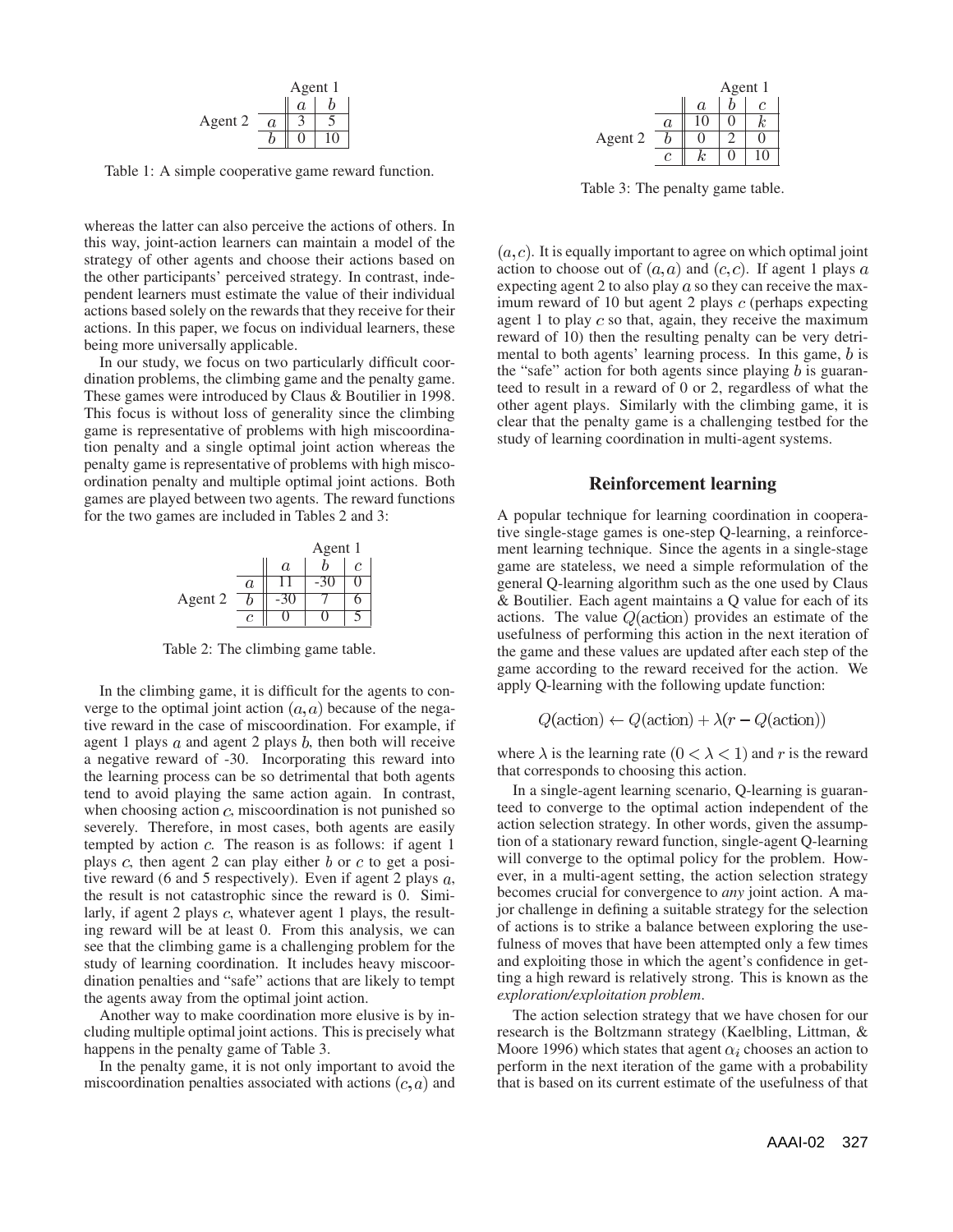action, denoted by  $EV(\text{action})^1$ :

$$
P(\text{action}) = \frac{e^{\frac{EV(\text{action})}{T}}}{\sum_{\text{action}' \in A_i} e^{\frac{EV(\text{action}')}{T}}}
$$

In the case of Q-learning, the agent's estimate of the usefulness of an action may be given by the Q values themselves, an approach that has been usually taken to date.

We have concentrated on a proper choice for the two parameters of the Boltzmann function: the estimated value and the temperature. The importance of the temperature lies in that it provides an element of controlled randomness in the action selection: high values in temperature encourage exploration since variations in Q values become less important. In contrast, low temperature values encourage exploitation. The value of the temperature is typically decreased over time from an initial value as exploitation takes over from exploration until it reaches some designated lower limit. The three important settings for the temperature are the initial value, the rate of decrease and the number of steps until it reaches its lowest limit. The lower limit of the temperature needs to be set to a value that is close enough to 0 to allow the learners to converge by stopping their exploration. Variations in these three parameters can provide significant difference in the performance of the learners. For example, starting with a very high value for the temperature forces the agents to make random moves until the temperature reaches a low enough value to play a part in the learning. This may be beneficial if the agents are gathering statistical information about the environment or the other agents. However, this may also dramatically slow down the learning process.

It has been shown (Singh *et al.* 2000) that convergence to a joint action can be ensured if the temperature function adheres to certain properties. However, we have found that there is more that can be done to ensure not just convergence to *some* joint action but convergence to the *optimal* joint action, even in the case of independent learners. This is not just in terms of the temperature function but, more importantly, in terms of the action selection strategy. More specifically, it turns out that a proper choice for the estimated value function in the Boltzmann strategy can significantly increase the likelihood of convergence to the optimal joint action.

# **FMQ heuristic**

In difficult coordination problems, such as the climbing game and the penalty game, the way to achieve convergence to the optimal joint action is by influencing the learners towards their individual components of the optimal joint action(s). To this effect, there exist two strategies: altering the Q-update function and altering the action selection strategy.

Lauer & Riedmiller (2000) describe an algorithm for multi-agent reinforcement learning which is based on the *optimistic* assumption. In the context of reinforcement learning, this assumption implies that an agent chooses any action it finds suitable expecting the other agent to choose the

best match accordingly. More specifically, the optimistic assumption affects the way Q values are updated. Under this assumption, the update rule for playing action  $\alpha$  defines that  $Q(\alpha)$  is only updated if the new value is greater than the current one.

Incorporating the optimistic assumption into Q-learning solves both the climbing game and penalty game every time. This fact is not surprising since the penalties for miscoordination, which make learning optimal actions difficult, are neglected as their incorporation into the learning tends to lower the Q values of the corresponding actions. Such lowering of Q values is not allowed under the optimistic assumption so that all the Q values eventually converge to the maximum reward corresponding to that action for each agent. However, the optimistic assumption fails to converge to the optimal joint action in cases where the maximum reward is misleading, e.g., in stochastic games (see experiments below). We therefore consider an alternative: the *Frequency Maximum Q Value* (FMQ) heuristic.

Unlike the optimistic assumption, that applies to the Q update function, the FMQ heuristic applies to the action selection strategy, specifically the choice of  $EV(\alpha)$ , i.e. the function that computes the estimated value of action  $\alpha$ . As mentioned before, the standard approach is to set  $EV(\alpha) =$  $Q(\alpha)$ . Instead, we propose the following modification:

$$
EV(\alpha) = Q(\alpha) + c * freq(maxR(\alpha)) * maxR(\alpha)
$$

where:

- $\mathcal{D}$  max $R(\alpha)$  denotes the maximum reward encountered *so far* for choosing action  $\alpha$ .
- $\mathcal{D}$  freq(maxR( $\alpha$ )) is the fraction of times that  $maxR(\alpha)$  has been received as a reward for action  $\alpha$  over the times that action  $\alpha$  has been executed.
- $\odot$  c is a weight that controls the importance of the FMQ heuristic in the action selection.

Informally, the FMQ heuristic carries the information of how frequently an action produces its maximum corresponding reward. Note that, for an agent to receive the maximum reward corresponding to one of its actions, the other agent must be playing the game accordingly. For example, in the climbing game, if agent 1 plays action  $a$  which is agent 1's component of the optimal joint-action  $(a, a)$  but agent 2 doesn't, then they both receive a reward that is less than the maximum. If agent 2 plays  $c$  then the two agents receive 0 and, provided they have already encountered the maximum rewards for their actions, both agents' FMQ estimates for their actions are lowered. This is due to the fact that the frequency of occurrence of maximum reward is lowered. Note that setting the FMQ weight  $c$  to zero reduces the estimated value function to:  $EV(\alpha) = Q(\alpha)$ .

In the case of independent learners, there is nothing other than action choices and rewards that an agent can use to learn coordination. By ensuring that enough exploration is permitted in the beginning of the experiment, the agents have a good chance of visiting the optimal joint action so that the FMQ heuristic can influence them towards their appropriate individual action components. In a sense, the FMQ heuristic

<sup>&</sup>lt;sup>1</sup>In (Kaelbling, Littman, & Moore 1996), the estimated value is introduced as *expected reward* (ER).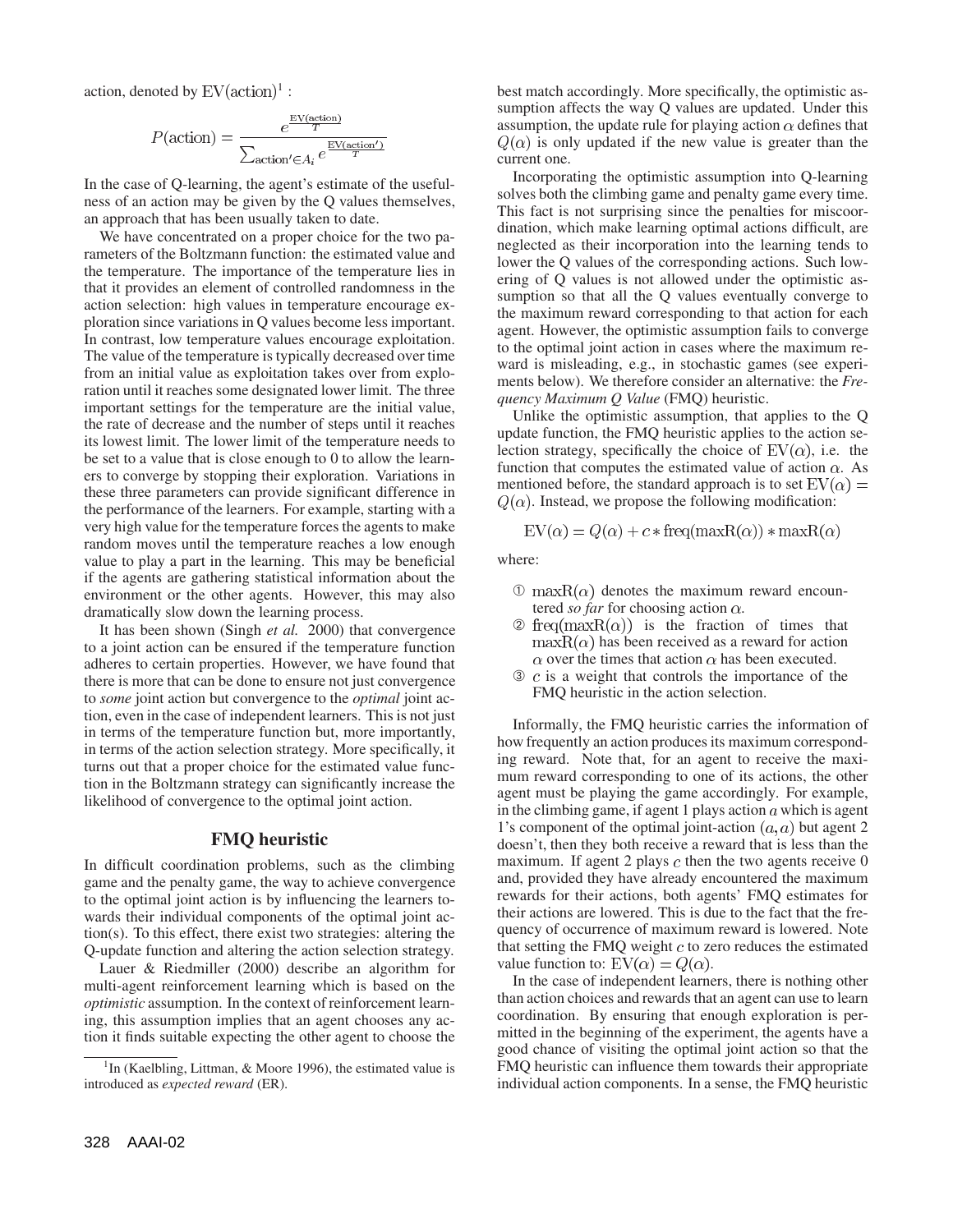defines a model of the environment that the agent operates in, the other agent being part of that environment.

## **Experimental results**

This section contains our experimental results. We compare the performance of Q-learning using the FMQ heuristic against the baseline experiments i.e. experiments where the Q values are used as the estimated value of an action in the Boltzmann action selection strategy. In both cases, we use only independent learners. The comparison is done by keeping all other parameters of the experiment the same, i.e. using the same temperature function and experiment length. The evaluation of the two approaches is performed on both the climbing game and the penalty game.

#### **Temperature settings**

Exponential decay in the value of the temperature is a popular choice in reinforcement learning. This way, the agents perform all their learning until the temperature reaches some lower limit. The experiment then finishes and results are collected. The temperature limit is normally set to zero which may cause complications when calculating the action selection probabilities with the Boltzmann function. To avoid such problems, we have set the temperature limit to 1 in our  $experiments<sup>2</sup>$ .

In our analysis, we use the following temperature function:

 $T(x) = e^{-sx} * \text{max}$ -temp + 1

where  $x$  is the number of iterations of the game so far,  $s$ is the parameter that controls the rate of exponential decay and max temp is the value of the temperature at the beginning of the experiment. For a given length of the experiment  $(max_moves)$  and initial temperature  $(max_temp)$  the appropriate rate of decay  $(s)$  is automatically derived. Varying the parameters of the temperature function allows a detailed specification of the temperature. For a given max moves, we experimented with a variety of  $s$ ,  $max$ -temp combinations and found that they didn't have a significant impact on the learning in the baseline experiments. Their impact is more significant when using the FMQ heuristic. This is because setting max\_temp at a very high value means that the agent makes random moves in the initial part of the experiment. It then starts making more knowledgeable moves (i.e. moves based on the estimated value of its actions) when the temperature has become low enough to allow variations in the estimated value of an action to have an impact on the probability of selecting that action.

#### **Evaluation on the climbing game**

The climbing game has one optimal joint action  $(a, a)$  and two heavily penalised actions  $(a, b)$  and  $(b, a)$ . We use the settings max-temp  $= 500$  and vary max-moves from 500 to 2000. The learning rate  $\lambda$  is set to 0.9. Figure 1 depicts the likelihood of convergence to the optimal joint action in the baseline experiments and using the FMQ heuristic with  $c = 1$  and  $c = 10$ . The FMQ heuristic outperforms the

baseline experiments for both settings of c. For  $c = 10$ , the FMQ heuristic converges to the optimal joint action almost always even for short experiments.



Figure 1: Likelihood of convergence to the optimal joint action in the climbing game (averaged over 1000 trials).

#### **Evaluation on the penalty game**

The penalty game is harder to analyse than the climbing game. This is because it has two optimal joint actions  $(a, a)$ and  $(c, c)$  for all values of  $k \leq 0$ . The extent to which the optimal joint actions are reached by the agents is affected severely by the size of the penalty. However, the performance of the agents depends not only on the size of the penalty  $k$  but also on whether the agents manage to agree on which optimal joint action to choose. Table 2 depicts the performance of the learners for  $k = 0$  for the baseline experiments and with the FMQ heuristic for  $c = 1$ .



Figure 2: Likelihood of convergence to the optimal joint action in the penalty game  $k = 0$  (averaged over 1000 trials).

As shown in Figure 2, the performance of the FMQ heuristic is much better than the baseline experiment. When  $k = 0$ , the reason for the baseline experiment's failure is not the existence of a miscoordination penalty. Instead, it is the existence of multiple optimal joint actions that causes the agents to converge to the optimal joint action so infrequently. Of course, the penalty game becomes much harder

<sup>&</sup>lt;sup>2</sup>This is done without loss of generality.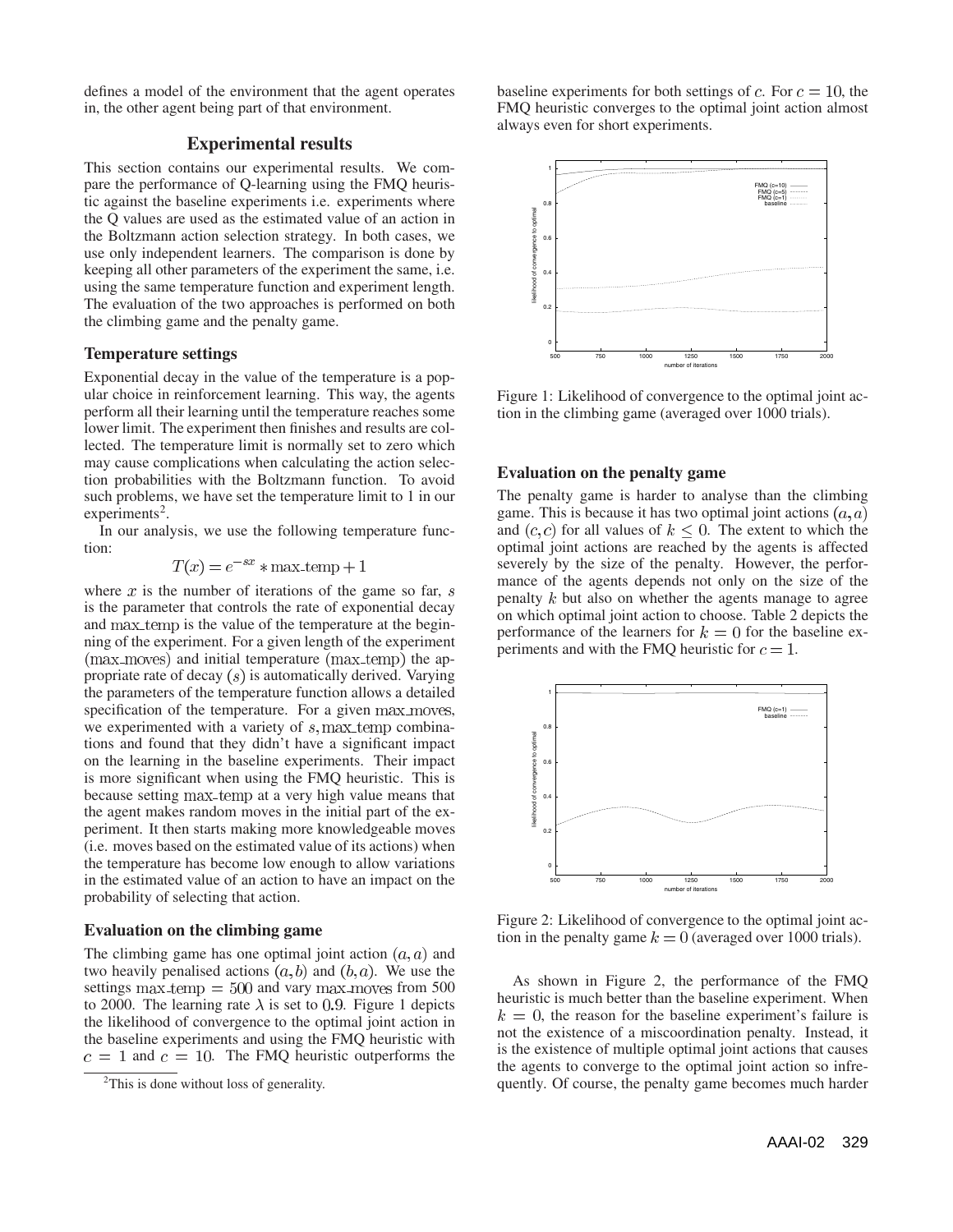for greater penalty. To analyse the impact of the penalty on the convergence to optimal, Figure 3 depicts the likelihood that convergence to optimal occurs as a function of the penalty. The four plots correspond to the baseline experiments and using Q-learning with the FMQ heuristic for  $c = 1, c = 5$  and  $c = 10$ .



Figure 3: Likelihood of convergence to the optimal joint action as a function of the penalty (averaged over 1000 trials).

From Figure 3, it is obvious that higher values of the FMQ weight  $c$  perform better for higher penalty. This is because there is a greater need to influence the learners towards the optimal joint action when the penalty is more severe.

### **Further experiments**

We have described two approaches that perform very well on the climbing game and the penalty game: FMQ and the optimistic assumption. However, the two approaches are different and this difference can be highlighted by looking at alternative versions of the climbing game. In order to compare the FMQ heuristic to the optimistic assumption (Lauer & Riedmiller 2000), we introduce a variant of the climbing game which we term *the partially stochastic climbing game*. This version of the climbing game differs from the original in that one of the joint actions is now associated with a stochastic reward. The reward function for the partially stochastic climbing game is included in Table 4.



Table 4: The partially stochastic climbing game table.

Joint action  $(b, b)$  yields a reward of 14 or 0 with probability 50%. The partially stochastic climbing game is functionally equivalent to the original version. This is because, if the two agents consistently choose their  $b$  action, they receive the same overall value of 7 over time as in the original game.

Using the optimistic assumption on the partially stochastic climbing game consistently converges to the suboptimal joint action  $(b, b)$ . This because the frequency of occurrence of a high reward is not taken into consideration at all. In contrast, the FMQ heuristic shows much more promise in convergence to the optimal joint action. It also compares favourably with the baseline experimental results. Tables 5, 6 and 7 contain the results obtained with the baseline experiments, the optimistic assumption and the FMQ heuristic for 1000 experiments respectively. In all cases, the parameters are:  $s = 0.006$ ,  $max\_moves = 1000$ , max temp  $=$  500 and, in the case of FMQ,  $c = 10$ .

|         | a   | h  | C   |
|---------|-----|----|-----|
| $\it a$ | 212 | 0  |     |
| b       | 0   | 12 | 289 |
| $\,c\,$ | 0   | 0  | 381 |

Table 5: Baseline experimental results.

|                  | $\overline{a}$ | h    | C |
|------------------|----------------|------|---|
| $\boldsymbol{a}$ |                |      |   |
| $\boldsymbol{b}$ | 0              | 1000 | 0 |
| $\overline{c}$   |                |      |   |

Table 6: Results with optimistic assumption.

|                | $\overline{a}$ | Ь | Ċ |
|----------------|----------------|---|---|
| $\overline{a}$ | 988            |   |   |
| b              | 0              | 4 | 0 |
| c              | 0              | 7 |   |

Table 7: Results with the FMQ heuristic.

The final topic for evaluation of the FMQ heuristic is to analyse the influence of the weight  $(c)$  on the learning. Informally, the more difficult the problem, the greater the need for a high FMQ weight. However, setting the FMQ weight at too high a value can be detrimental to the learning. Figure 4 contains a plot of the likelihood of convergence to optimal in the climbing game as a function of the FMQ weight.

From Figure 4, we can see that setting the value of the FMQ weight above 15 lowers the probability that the agents will converge to the optimal joint action. This is because, by setting the FMQ weight too high, the probabilities for action selection are influenced too much towards the action with the highest FMQ value which may not be the optimal joint action early in the experiment. In other words, the agents become too narrow-minded and follow the heuristic blindly since the FMQ part of the estimated value function overwhelms the Q values. This property is also reflected in the experimental results on the penalty game (see Figure 3) where setting the FMQ weight to 10 performs very well in difficult experiments with  $-100 < k < -50$  but there is a drop in performance for easier experiments. In contrast, for  $c = 1$  the likelihood of convergence to the optimal joint action in easier experiments is significantly higher than in more difficult ones.